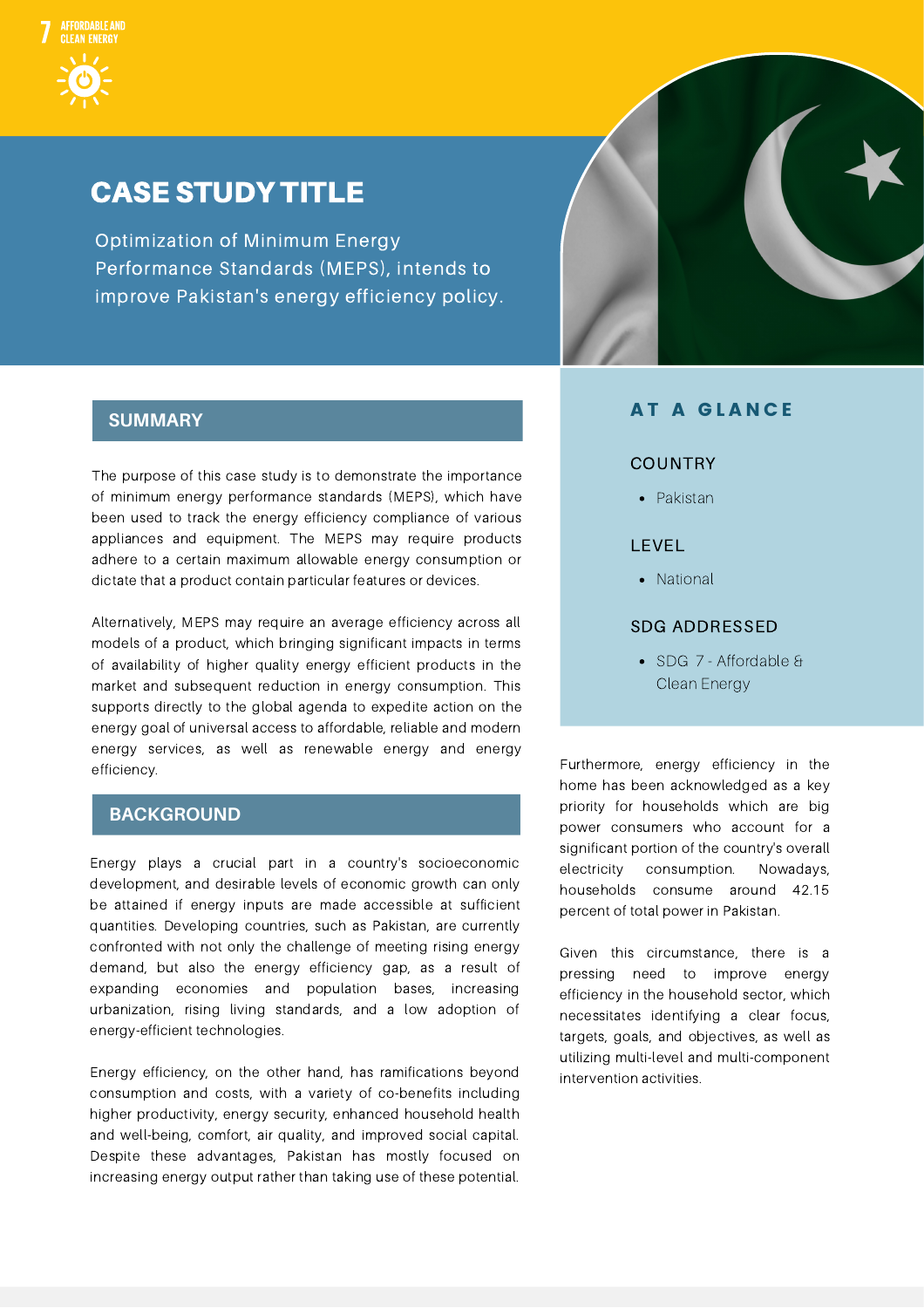# $\overline{B}$ **BACKGROUND**

In addition, significant improvements in the power sector's high conversion and transmission losses, as well as enforcement of energy conservation measures such as energy savings, energy-efficiency standards, and the potential for increased energy efficiency in the electricity consumption of Pakistan's households and other appliances, are required.

### S**ST**t **R**r **AT**a**EG**t **<sup>Y</sup>**egy

Taking into consideration the energy efficiency targets, the strategy encompasses the following four intervention areas in standardization;

(i)Formulation of minimum energy performance standards (MEPS);

(ii)Maintenance procedures

(iii)Conformity assessment

(iv)Market surveillance.

(v) Overall, A National Standard Body (NSB) of Pakistan establishing Minimum Energy Performance Standard (MEPS) with an obligation for the maintenance procedures which signifies that the work of formulation of standards shall be undertaken when the National Standards Committee (NSC) is satisfied as a result of its own deliberations or on investigation and consultation with concerned interests that the necessity for standardization has been established and it shall assign the task of formulating the standard to an appropriate Technical Committee or shall appoint a new Technical Committee for the purpose, followed by Conformity Assessment which implies that the products meet specific requirements or are compliant with applicable standards and technical regulations—and market surveillance—which aims to identify products on the market that are compliant with applicable laws and regulations and existing standards.

# $R$ **ESULTS** & **IMPACT**

With respect to the Results and Impact, priority standards were identified, formulated and published. These include;

(i)PS 5472:2020 - Minimum Energy Performance Standard (MEPS) for Electric Motor,

(ii)PS 5294:2021 - Minimum Energy Performance Standard (MEPS) for Air Conditioner,

(iii)PS 1:2021 - Minimum Energy Performance Standard (MEPS) for AC Electric Fans,

(iv)PS 4858:2021 - Minimum Energy Performance Standard (MEPS) for Geyser,

(v)PS 5422:2020 - Minimum Energy Performance Standard (MEPS) for Television Receiver,

(vi)PS 5531:2021 - Minimum Energy Performance Standard (MEPS) for Refrigerator,

(vii)PS 497-2-A:2012 - Minimum Energy Performance Standard (MEPS) for Magnetic Ballasts for tubular fluorescent lamps,

(viii)PS 4640-1:2020 - Minimum Energy Performance Standard (MEPS) for Electronic Ballasts

(ix)PS IEC 60969:2020 - Minimum Energy Performance Standard (MEPS) for Energy Saver,

(x)PS 5473:2020 - Minimum Energy Performance Standard (MEPS) for LED bulbs and tube lights,

(xi)PS 5402:2020 - Minimum Energy Performance Standard (MEPS) for tubular fluorescent lamps.